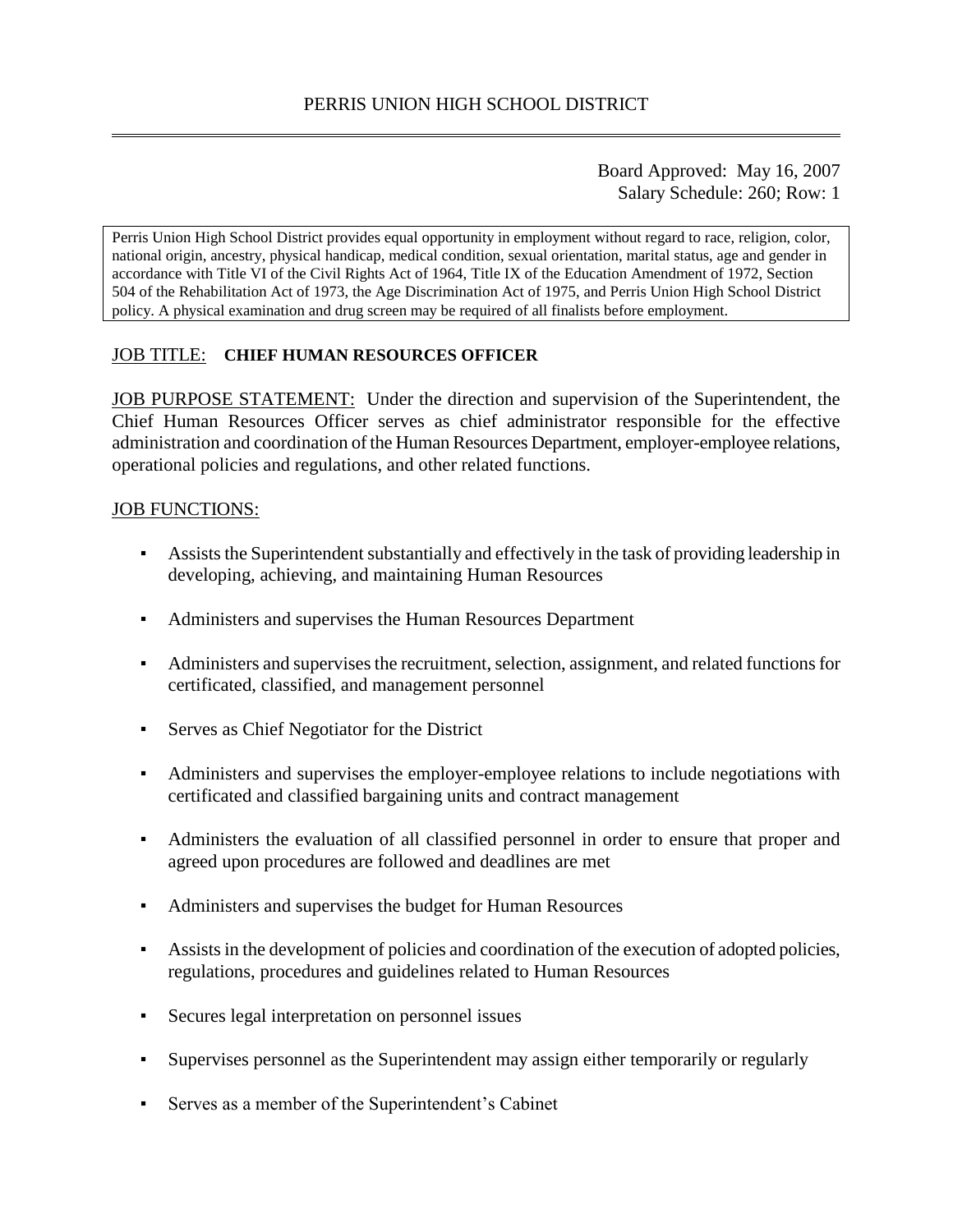# JOB TITLE: **CHIEF HUMAN RESOURCES OFFICER** Page 2

#### JOB FUNCTIONS – continued

- Attends Board meetings and prepares such reports for the Board as the Superintendent may request
- Serves on lay or staff committees as the Superintendent may request
- Maintains a strong knowledge of laws and regulations relative to personnel
- Writes and speak effectively
- Works effectively with staff, community, government organizations, and news media to promote progress of the District
- Responsible for establishing a climate in the Human Resources division conducive to appropriate conduct, performance, attitude, and job satisfaction.
- Researches effectively and presents understandable reports on information learned from research.
- As requested, serve as spokesperson for the District; respond to media inquires in print and broadcast; prepare press release and maintain positive working relationships with reporters and editors
- Provide experienced, professional counsel to the Superintendent, District administrators, District employees, media, and the community when sensitive communication questions arise
- Support communication efforts of individual schools by providing practical advice on effective communication techniques, both for school-to-home communication and communication with the media and community-at-large
- **Performs other duties as assigned by the Superintendent**

#### Personal and Professional Qualities:

- Excellent health, vigor, stamina, and stability
- Skill in human relations; ability to work and communicate effectively with a wide variety of people of all ages and backgrounds
- Patience, wisdom, firmness as well as flexibility and adaptability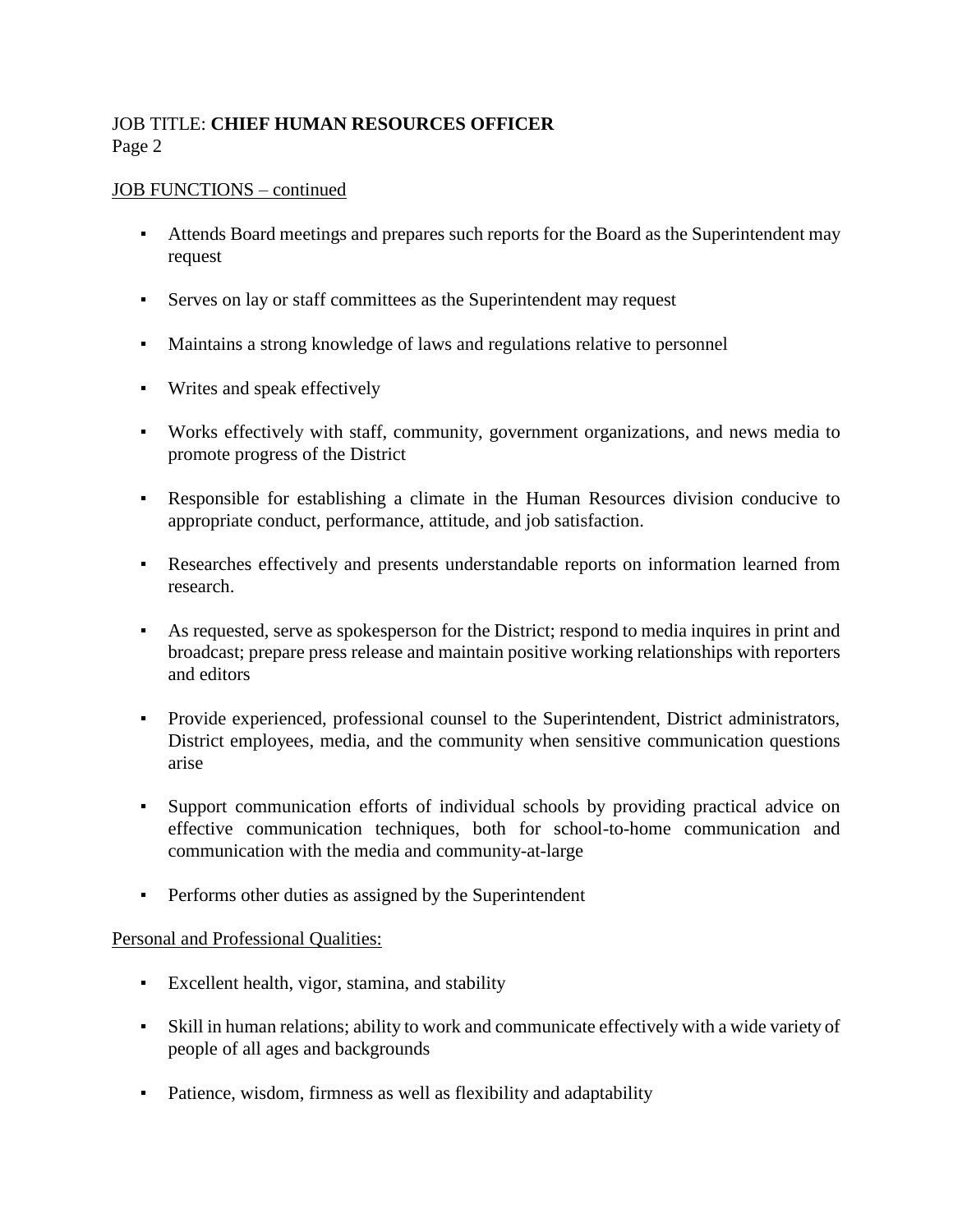# JOB TITLE: **CHIEF HUMAN RESOURCES OFFICER** Page 3

#### Personal and Professional Qualities – continued

- Ability to write and speak clearly and concisely
- **•** Integrity
- Ability to participate in a participative style of management
- Appreciates the need for accountability
- Strong professional and personal principles and the courage to fight to maintain them
- Ability to listen, observe and to absorb the concerns of the Board, staff, and community and to act upon needs
- Ability to manage in the areas of planning, organizing, controlling communicating and leading
- Belief in the value of public schools and the desire to communicate that value.

### PHYSICAL ABILITIES:

- Visual ability to read handwritten or typed documents, and the display screen of various office equipment and machines
- Able to conduct verbal conversation, write, and read in English
- Able to hear normal range verbal conversation (approximately 60 decibels)
- Able to sit, stand, stoop, kneel, bend, and walk
- Able to sit for sustained periods of time
- Able to climb slopes, stairs, steps, ramps and ladders
- Able to lift up to 25 pounds
- Able to carry up to 25 pounds
- Able to operate office machines and equipment in a safe and effective manner